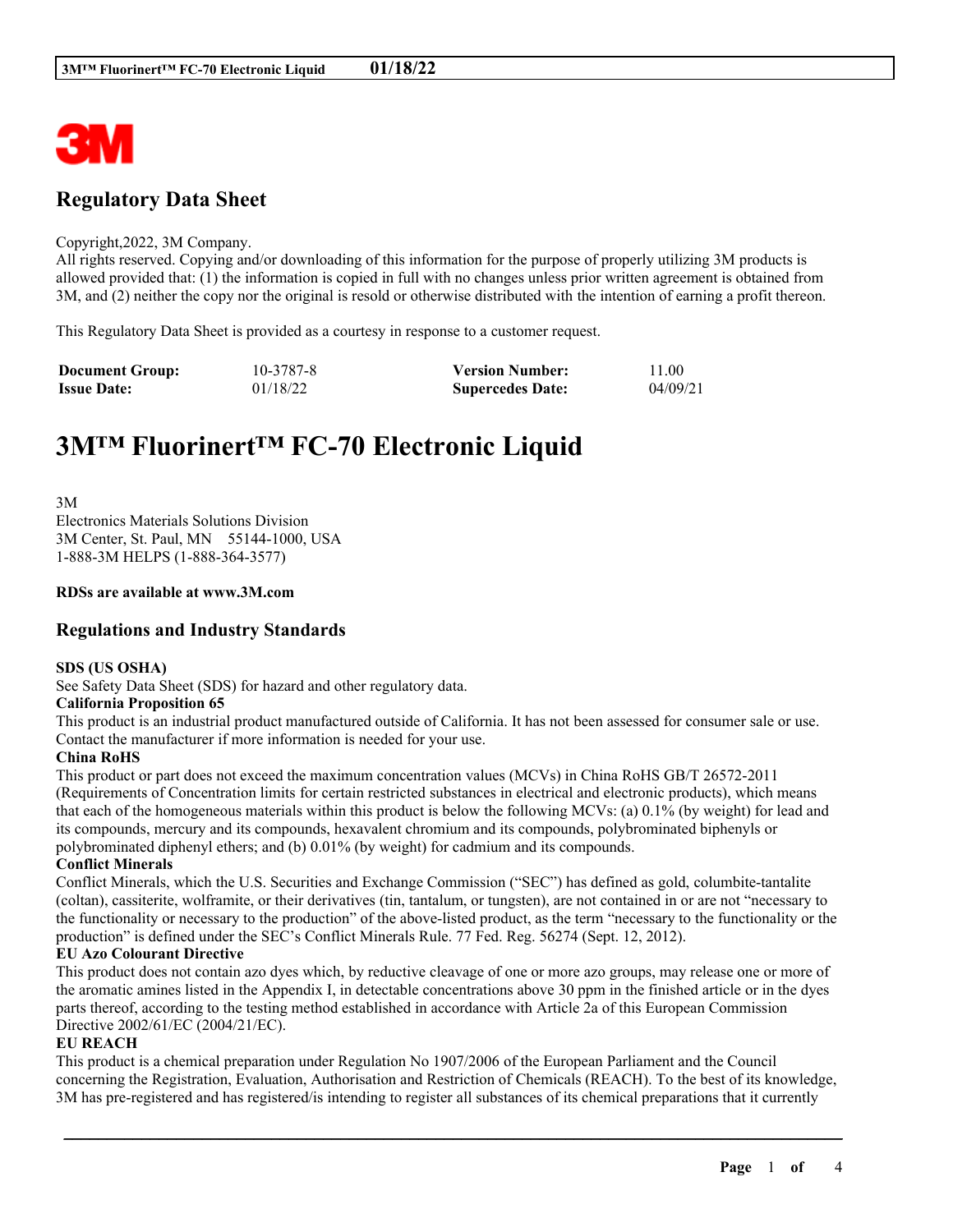imports into and/or manufactures in the European Union that are in scope for (pre-)registration by 3M. It has a required safety data sheet.

## **EU REACH**

This product, including any article that the product is composed of, does not contain at greater than 0.1% by weight a Substance of Very High Concern (SVHC) substance identified according to Article 59 of REACH. This declaration reflects the substances on the candidate SVHC list, effective January 2022.

#### **EU RoHS**

This product does not exceed the maximum concentration values (MCVs) set under EU Directive 2011/65/EU (RoHS recast/RoHS 2), as stated in Annex II to that directive. This means that each of the homogenous materials within this product does not exceed the following MCVs: (a) 0.1% (by weight) for lead, mercury, hexavalent chromium, polybrominated biphenyls or polybrominated diphenyl ethers; and (b) 0.01% (by weight) for cadmium.

#### **EU RoHS Phthalates**

This product does not exceed the maximum concentration values (MCVs) for phthalates set under EU Directive 2011/65/EU (RoHS recast/RoHS 2), as amended by EU 2015/863, which applies to finished EEE after July 22, 2019 for Category 1-7, 10- 11 products and after July 22, 2021 for Category 8 and 9 products. This means that each of the homogeneous materials within this product does not exceed the MCV of 0.1% (by weight) for each of the following phthalates: DEHP, BBP, DBP, and DIBP.

#### **TSCA Section 6**

This product is not known to contain 2,4,6-Tri-tert-butylphenol (CAS 732-26-3).

**TSCA Section 6**

This product is not known to contain Decabromodiphenyl Ether (Deca-BDE) (CAS 1163-19-5).

**TSCA Section 6**

This product is not known to contain Hexachlorobutadiene (HCBD) (CAS 87-68-3).

**TSCA Section 6**

This product is not known to contain Pentachlorothiophenol (PCTP) (CAS 133-49-3).

**TSCA Section 6**

This product is not known to contain Phenol, isopropylated phosphate (3:1) (PIP (3:1)) (CAS 68937-41-7).

## **Chemicals and/or Compounds of Interest**

**4,4'-Methylenebis(2,6-Diethylaniline) (CAS 13680-35-8)** : Not intentionally added. **Acrylamide (CAS 79-06-1)** : Not intentionally added. **Alkylphenol (AP)** : Not intentionally added. **Alkylphenolethoxylates (APE)** : Not intentionally added. **Antimony and (Sb) Compounds** : Not intentionally added. **Aromatic Amines** : Not intentionally added. **Arsenic and (As) Compounds** : Not intentionally added. **Asbestos** : Not intentionally added. **Azocolorants and Azodyes** : Not intentionally added. **Benzenamine, N-Phenyl-, Reaction Products with Styrene and 2,4,4-Trimethylpentene (BNST) (CAS 68921-45-9)** : Not intentionally added. **Beryllium and (Be) Compounds** : Not intentionally added. **Bismuth and (Bi) Compounds** : Not intentionally added. **Bisphenol A (BPA) (CAS 80-05-7)** : Not intentionally added. **Butyl Benzyl Phthalate (BBP) (CAS 85-68-7)** : Not intentionally added. **Butylated Hydroxytoluene (BHT) (128-37-0)** : Not intentionally added. **Cadmium and (Cd) Compounds** : Not intentionally added. **Chlorinated Paraffins, Short Chain** : Not intentionally added. **Chlorinated Polyethylene** : Not intentionally added. **Chlorofluorocarbons (CFCs)** : Not intentionally added. **Chloroprene (Neoprene)** : Not intentionally added. **Chlorosulfonated Polyethylene** : Not intentionally added. **Chromium and (Cr) Compounds** : Not intentionally added. **Colophony (Rosin) (CAS 8050-09-7)** : Not intentionally added. **Creosote** : Not intentionally added.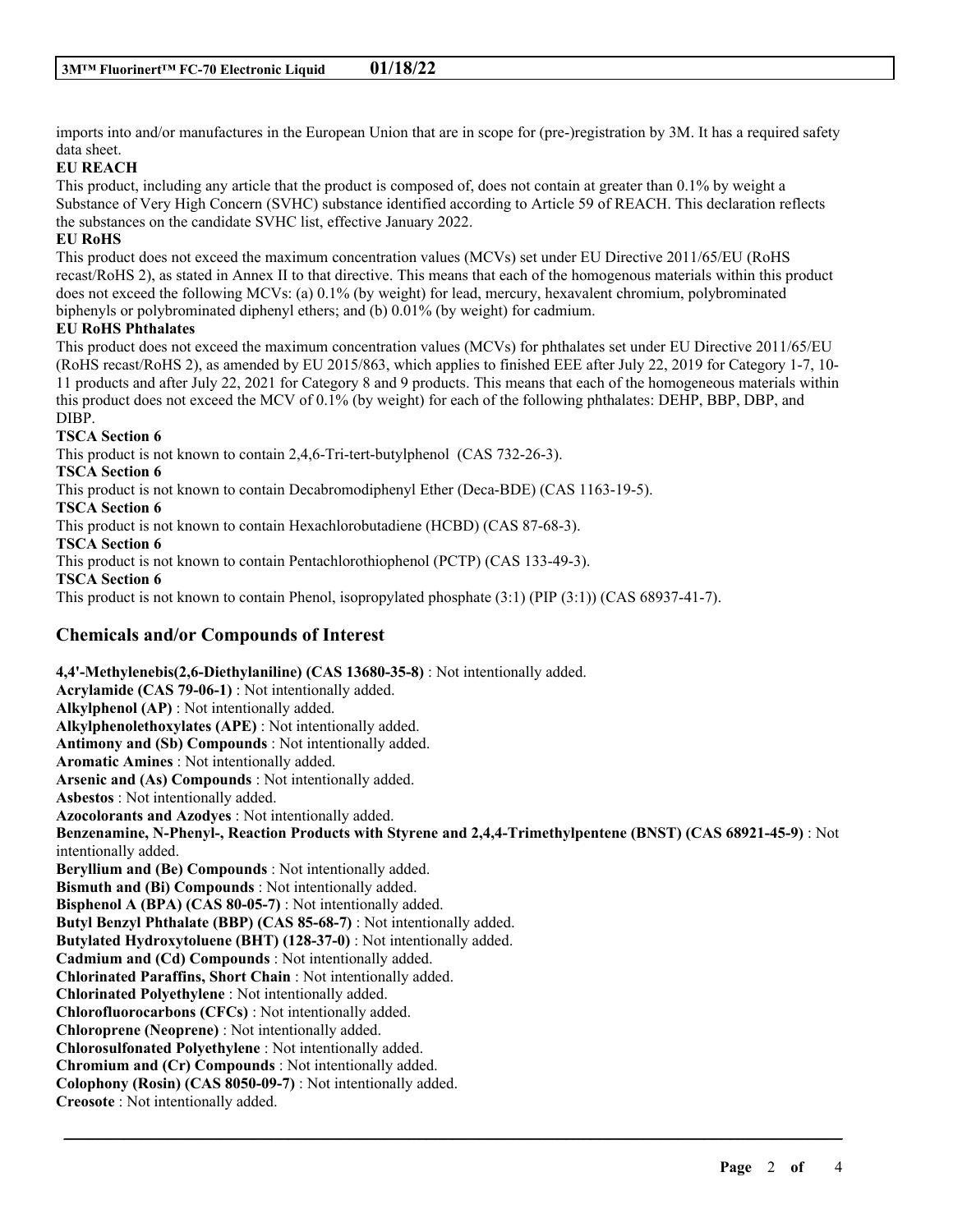**Crystalline Silica** : Not intentionally added. **Decabromodiphenyl Ether (Deca-BDE) (CAS 1163-19-5)** : Not intentionally added. **Di(2-Ethylhexyl) Phthalate (DEHP) (CAS 117-81-7)** : Not intentionally added. **Di(Methoxyethyl) Phthalate (DMEP) (CAS 117-82-8)** : Not intentionally added. **Dibutyl Phthalate (DBP) (CAS 84-74-2)** : Not intentionally added. **Dibutyl Tin Compounds** : Not intentionally added. **Diisobutyl Phthalate (DIBP) (CAS 84-69-5)** : Not intentionally added. **Diisodecyl Phthalate (DIDP)** : Not intentionally added. **Diisononyl Phthalate (DINP)** : Not intentionally added. **Dimethyl Fumarate (DMF) (CAS 624-49-7)** : Not intentionally added. **Dimethylacetamide (CAS 127-19-5)** : Not intentionally added. **Di-n-Octyl Phthalate (DNOP) (CAS 117-84-0)** : Not intentionally added. **Dioxins and Furans** : Not intentionally added. **Dyes** : Not intentionally added. **Epoxy Compounds** : Not intentionally added. **Flame Retardants (not PBB or PBDE)** : Not intentionally added. **Flavorings** : Not intentionally added. **Formaldehyde (CAS 50-00-0)** : Not intentionally added. **Genetically Modified Organisms (GMOs)** : Not intentionally added. **Gluten** : Not intentionally added. **Halogenated Compounds** : Contains. **Halogenated Flame Retardants** : Not intentionally added. **Hexabromo Cyclo-Dodecane (HBCD)** : Not intentionally added. **Hexavalent Chromium and (Cr+6) Compounds** : Not intentionally added. **Hydrochlorofluorocarbons (HCFCs)** : Not intentionally added. **Lead and (Pb) Compounds** : Not intentionally added. **Materials of Human or Animal Origin** : Not intentionally added. **Melamine (CAS 108-78-1)** : Not intentionally added. **Mercury and (Hg) Compounds** : Not intentionally added. **Musk Xylene (CAS 81-15-2)** : Not intentionally added. **Natural Rubber Latex** : Not intentionally added. **Nickel and (Ni) Compounds** : Not intentionally added. **N-Nitrosamines** : Not intentionally added. **Nonylphenol (NP)** : Not intentionally added. **Nonylphenol Ethoxylates (NPE)** : Not intentionally added. **Nuts** : Not intentionally added. **Organochlorine Pesticides** : Not intentionally added. **Organophosphate Pesticides** : Not intentionally added. **Organotin Compounds** : Not intentionally added. **Ozone Depleting Chemicals (ODCs)** : Not intentionally added. **Pentachlorophenol (87-86-5)** : Not intentionally added. **Perfluorooctanesulfonic Acid (PFOS) (CAS 1763-23-1)** : Not intentionally added. **Perfluorooctanoic Acid (PFOA) (CAS 335-67-1)** : Not intentionally added. **Petrochemical Fertilizers** : Not intentionally added. **Phenol (CAS 108-95-2)** : Not intentionally added. **Phosphorus and (P) Compounds** : Not intentionally added. **Phthalates** : Not intentionally added. **Polybrominated Biphenyls (PBB)** : Not intentionally added. **Polybrominated Diphenylethers (PBDE)** : Not intentionally added. **Polychlorinated Biphenyls (PCBs)** : Not intentionally added. **Polychlorinated Naphthalenes (PCNs) (>3 Chlorine Atoms)** : Not intentionally added. **Polycyclic Aromatic Hydrocarbons (PAHs)** : Not intentionally added. **Polyvinyl Chloride (PVC)** : Not intentionally added. **Potassium and (K) Compounds** : Not intentionally added. **Radioactive Substance** : Not intentionally added.